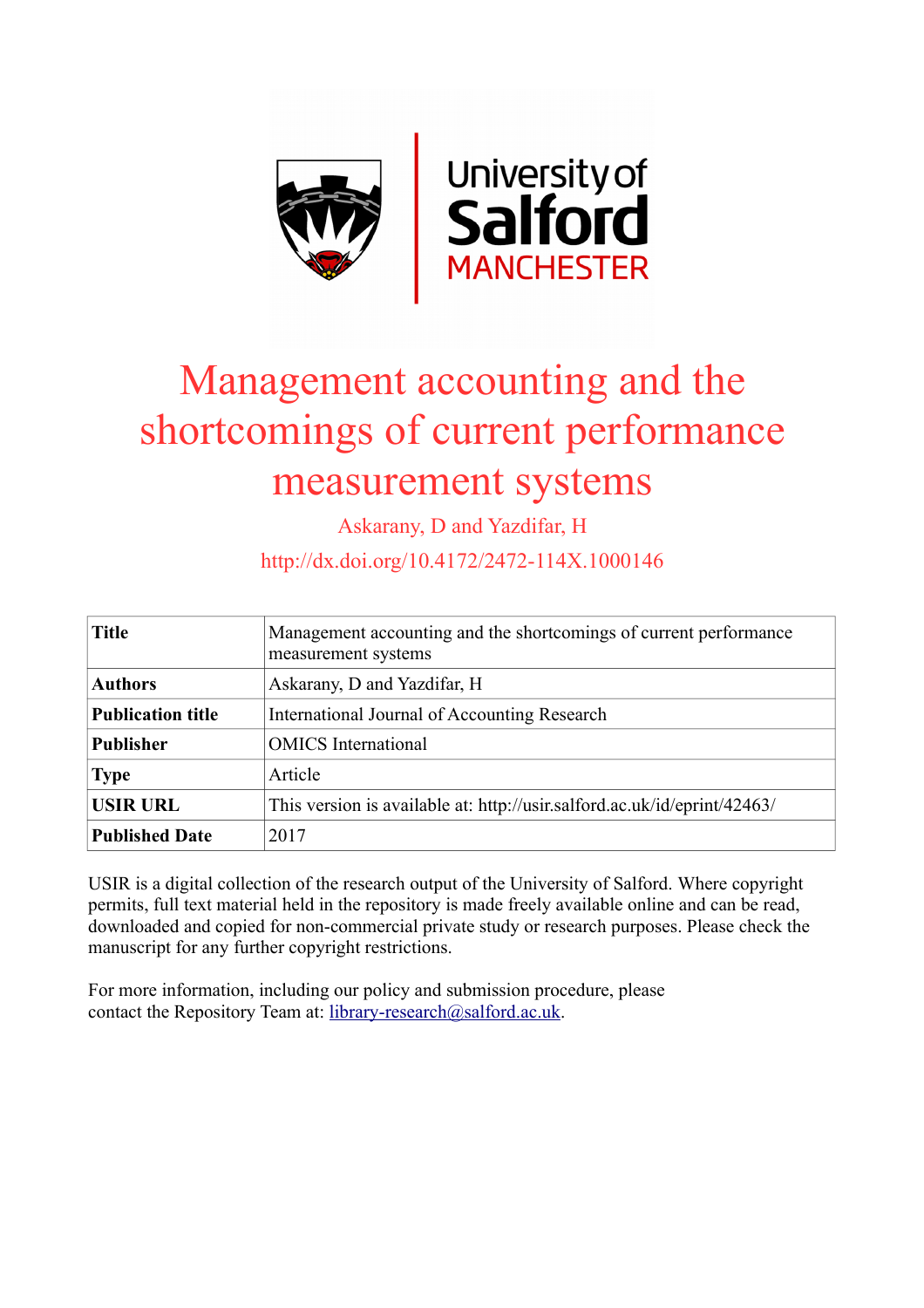

# Management Accounting and the Shortcomings of Current Performance Measurement Systems

## **Davood Askarany1 \* and Hassan Yazdifar2**

<sup>1</sup>Business School, Department of Accounting and Finance, University of Auckland, New Zealand <sup>2</sup>Salford Business School - University of Salford, UK

#### **Abstract**

Balanced Scorecard (BSC) is one of the most talked about performance measurement systems in the management accounting literature in the past two decades. In this paper, we argue that the BSC has failed to perform as a comprehensive performance measurement systems though it focuses on both financial and nonfinancial indicators. By presenting a historical review of the BSC, we explore the key shortcomings of the BSC and discuss the steps which have been taken to address the shortcomings of the BSC since its introduction in the 1990s. And finally, we present our research findings regarding the shortcomings of the BSC in practice.

**Keywords:** Balanced scorecard; Risk; Stakeholders' Rights; Performance measurement; Diffusion of innovation

#### **Introduction**

The present literature has noticeably highlighted the effectiveness and the usefulness of the BSC as a performance measurement systems for the businesses [1-11]. The overall assessment is that the BSC can contribute to organisations' performance if fully implemented. It enables organisations to clarify their visions and strategies and translate them into actions. It provides feedback around both the internal business processes and external outcomes to (continuously) improve strategic performance and results. When fully deployed, the BSC transforms strategic planning from an academic exercise into the nerve centre of an enterprise [12-14].

Nonetheless, despite its suggested merits, research on the diffusion of the BSC indicates that its adoption rate is lower than those of other managerial tools such ABC [14-16]. So, it is unclear if the BSC has any shortcoming/s that might have contributed to its slow adoption in the current ever-changing environment of the 21<sup>st</sup> century.

In the following sections, we present a general overview of the BSC, including its different generations from birth to the present and suggest what need to be done to improve the BSC as reliable and comprehensive performance measurement tool.

## **A General Overview of the Development of the BSC**

Recognising the shortcomings of relying on financial indicators alone (as a performance measurement tool), Kaplan and Norton (1992) introduced the first generation of the BSC to provide a better prescription as to what companies should measure to 'balance' the financial and non-financial perspectives by linking non-financial measures with a financial perspective in four areas of performance concerned with financials, internal process, customers and innovation and learning*.* According to Figure 1, the main aim of the first generation of the BSC was getting a grip on the organisation trough control, monitoring and reporting [12-14,17].

However, the first generation of the BSC has paid less attention to cause and effect relationship/s between 4 perspectives (financials, internal process, customers and innovation and learning). To address the shortcomings of the first generation of the BSC, the second generation BSC, the third generation BSC and the fourth generation BSC have been introduced [18-20].

However, both the first and the second generations of the BSC

have failed to use the BSC as a tool for implementing the strategy. So, the third generation of the BSC has been introduced as an integrated strategic performance measurement system that helps organisations to translate strategic objectives into relevant performance measures and learn them as shown in Figure 3 as follows:

The second generation of the BSC tries to address the cause and effect relationship between 4 perspectives as shown if Figure 2 below:

Though the third generation of the BSC addresses some shortcomings of the previous generations of the BSC, it has failed to take into consideration the impact of external factors on the performance of organisations. In other words, considering all organisational factors including both financial and non-financial factors as well as establishing a cause and effect relationship between these factors and providing a link between KPI's (key performance indicators) and organisational strategy is great but not enough. Indeed, no individual organisation



**\*Corresponding author:** Davood Askarany, Business School, Department of Accounting and Finance, University of Auckland, Private Bag: 9201 Auckland, New Zealand, Tel: 64-9-9235785; E-mail: d.askarany@auckland.ac.nz

**Received** June 23, 2016; **Accepted** December 30, 2016; **Published** January 15, 2017

**Citation:** Askarany D, Yazdifar H (2017) Management Accounting and the Shortcomings of Current Performance Measurement Systems. Int J Account Res 5: 146. doi:10.4172/2472-114X.1000146

**Copyright:** © 2017 Askarany D, et al. This is an open-access article distributed under the terms of the Creative Commons Attribution License, which permits unrestricted use, distribution, and reproduction in any medium, provided the original author and source are credited.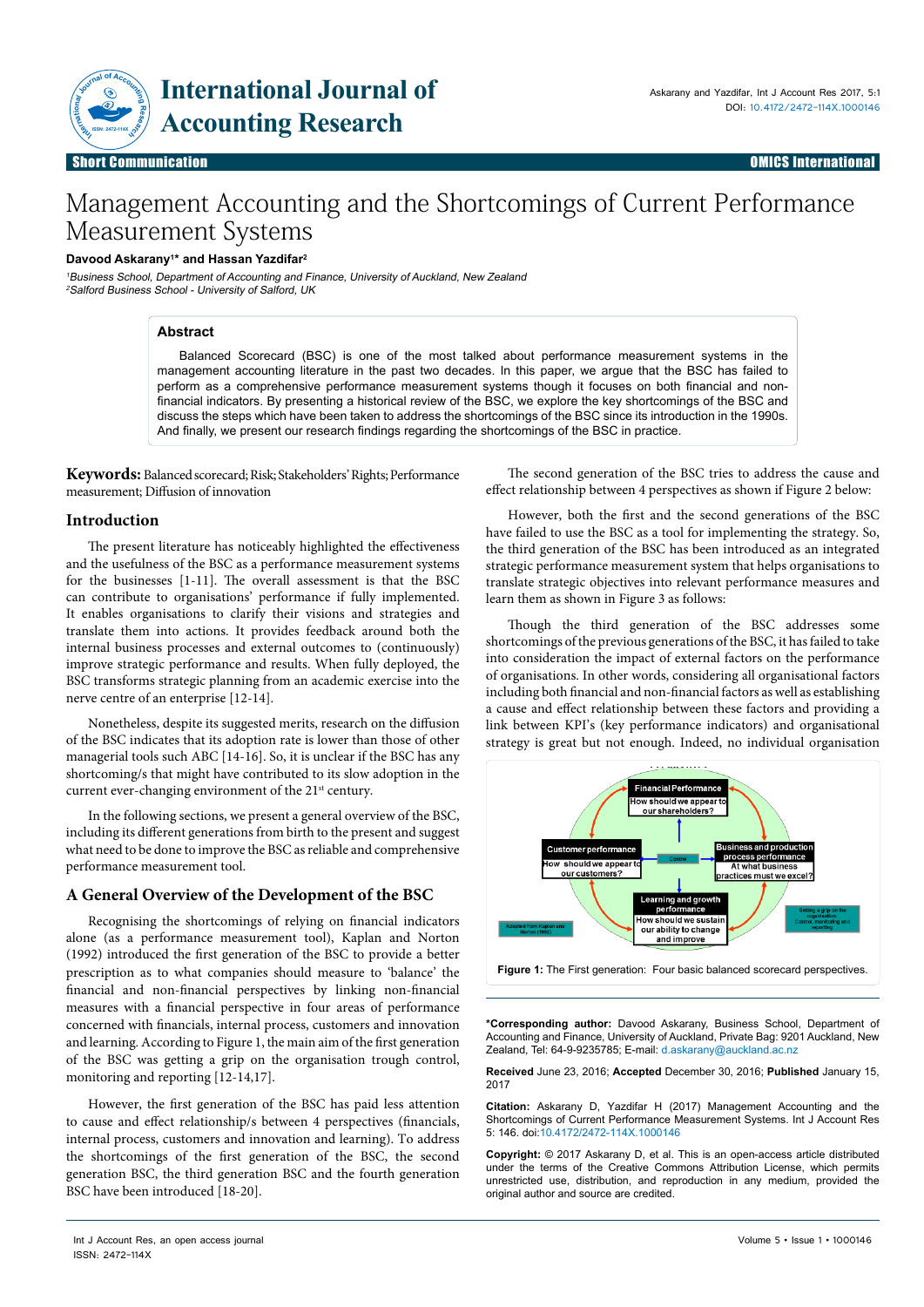**Citation:** Askarany D, Yazdifar H (2017) Management Accounting and the Shortcomings of Current Performance Measurement Systems. Int J Account Res 5: 146. doi:10.4172/2472-114X.1000146

#### Page 2 of 3





**Figure 4:** The fourth generation balanced scorecard.

**How should we sustain our ability to change and improve**

can totally ignore the impacts of its operation/s on external factors (including the environment) and vice versa. And therefore, no performance measurement tool can be considered as comprehensive unless it discloses the interaction effects of external factors such as environment and risk on organisations' performance.

To address the above shortcomings, the fourth generation of the BSC has been introduced as shown in Figure 4 as follows:

# **The Shortcomings of the BSC in Practice**

**Assumes environment is uncertain and considers risk, social and environmental impacts**

To get the better picture of the shortcomings of the BSC in practice, we sent a questionnaire to 400 registered members of Chartered Institute of Management Accountant (CIMA) in New Zealand in 2011 and asked them about the diffusion of the BSC in their organisations as well as the shortcomings of the BSC in practice. We received 142 useable survey responses (plus 10 not-completed or not delivered), with the satisfactory response rate of 35.5%.